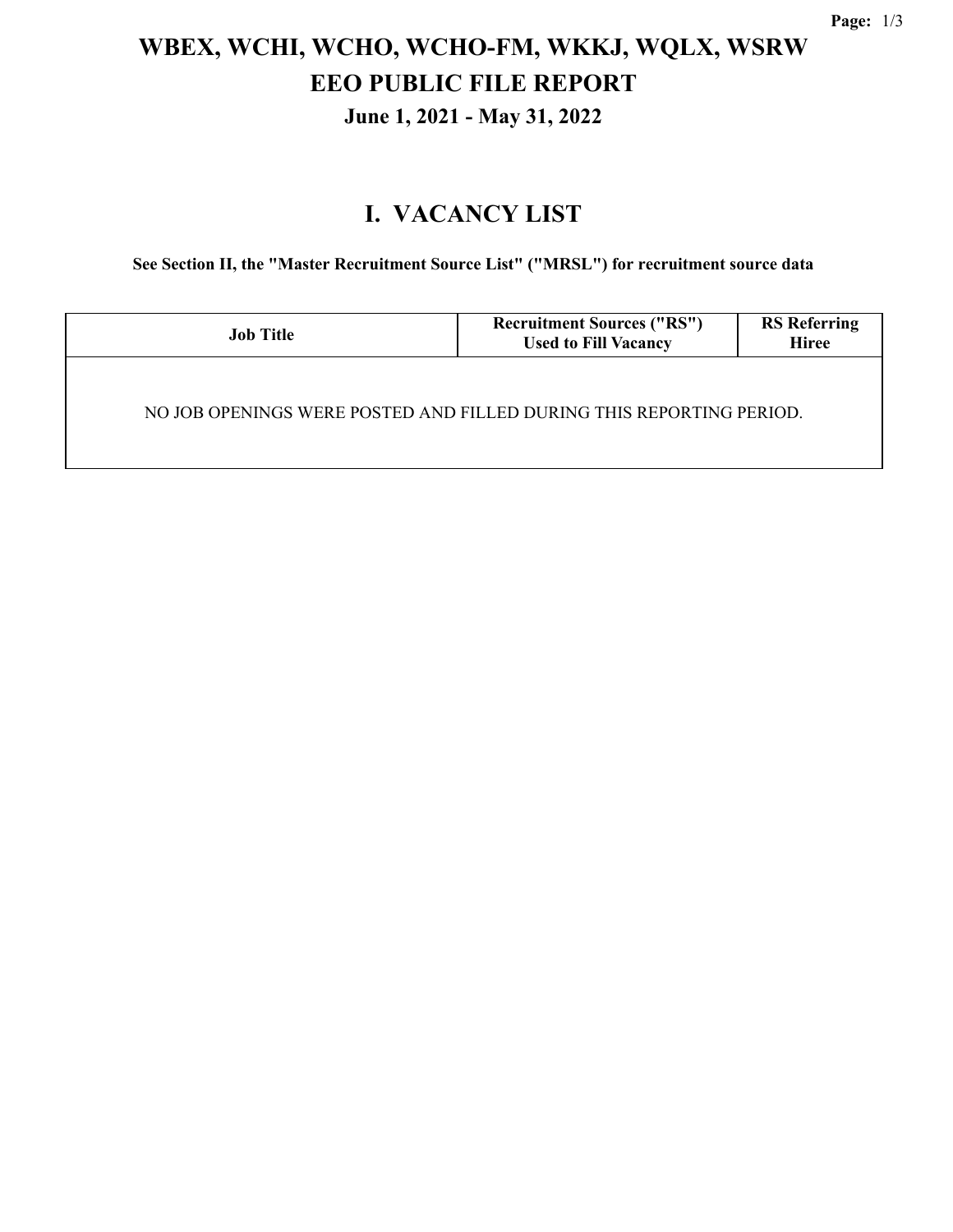# **WBEX, WCHI, WCHO, WCHO-FM, WKKJ, WQLX, WSRW EEO PUBLIC FILE REPORT June 1, 2021 - May 31, 2022**

#### **II. MASTER RECRUITMENT SOURCE LIST ("MRSL")**

| <b>RS</b><br><b>Number</b>                                                                  | <b>RS</b> Information | <b>Source Entitled</b><br>to Vacancy<br><b>Notification?</b><br>(Yes/No) | <b>No. of Interviewees</b><br><b>Referred by RS</b><br>Over<br><b>Reporting Period</b> |  |  |  |  |
|---------------------------------------------------------------------------------------------|-----------------------|--------------------------------------------------------------------------|----------------------------------------------------------------------------------------|--|--|--|--|
| AS NOTED IN SECTION I, NO JOB OPENINGS WERE POSTED AND FILLED DURING THIS REPORTING PERIOD. |                       |                                                                          |                                                                                        |  |  |  |  |